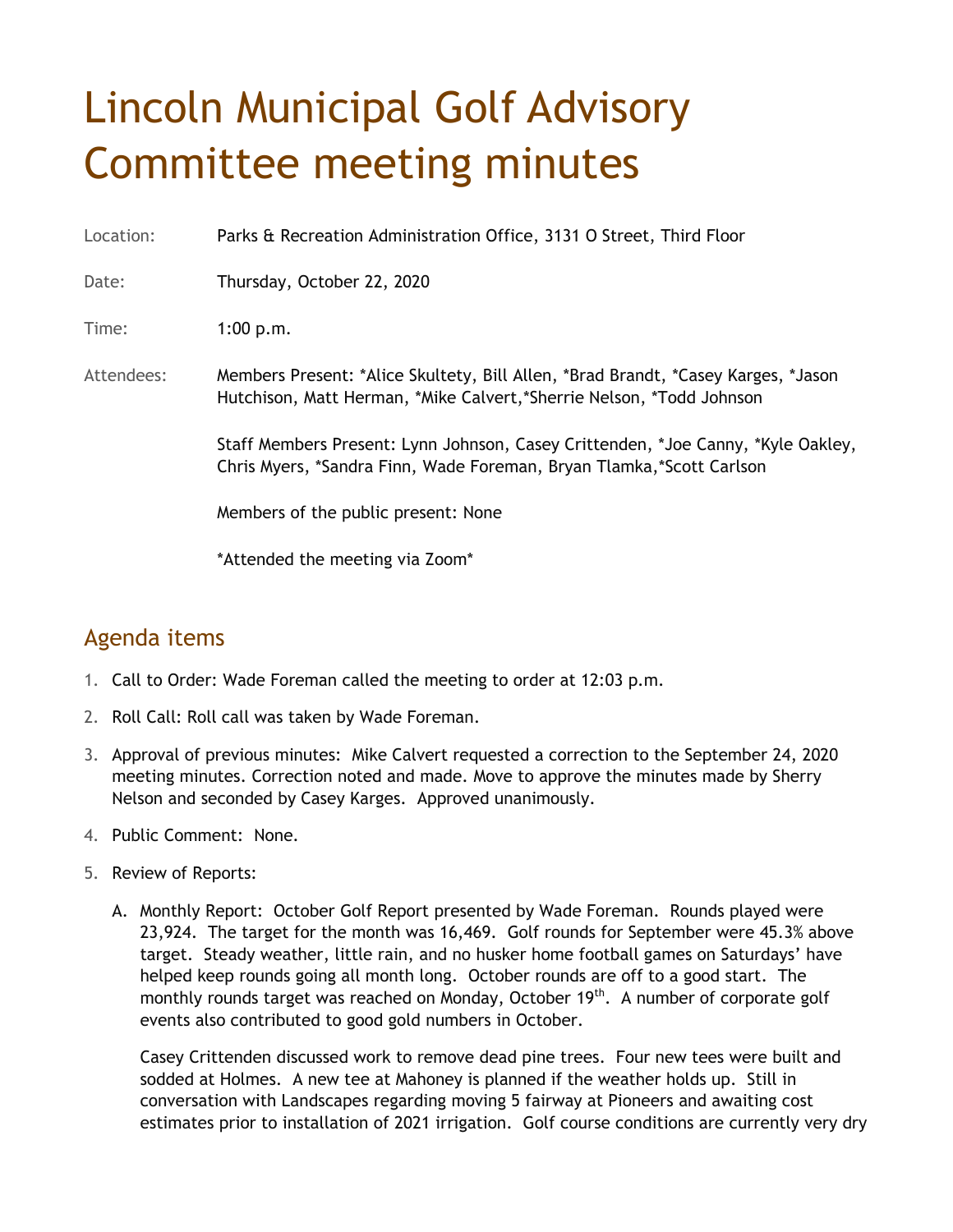and this has resulted in higher irrigation costs. Crews are working tree cleanup following the October wind storm. Casey reviewed the plan for brush removal and prairie restoration at Pioneers near holes 16-18.

Wade Foreman provided updates on Capital Improvements. Highlands flooring along with restrooms remodel are in early process of gathering costs for this FY. Pioneers Maintenance Pole Building will have electrical wiring/lighting installed later this fall, \$9,049.00.

- B. Monthly Rounds: Presented by Wade Foreman. September had 23,924 rounds. 45.3% above monthly target. October target was 10,989 rounds. As of Monday 19 October, total monthly rounds exceeded 13,000.
- C. Financial: Presented by Wade Foreman. August total revenue was much greater than expected. Total expenses for the month of August came in very close to budget which helped maximize a monthly profit. Total monthly profit was \$492,585.60 with year end total reaching \$530,580.92.

Total Capital Improvement Project revenue was \$474,406.76. CIP balance as of 31 August 2020 is \$494,287.07.

Wade Foreman recapped financial highlights for FY 2020. Discussed the golf professional contracts and bonus payment. At the end of the year, a CIP cash balance of \$484,893 is being carried over for future CIP projects. Lynn Johnson discussed annual contingency budget requirements.

- 6. Golf Organizations Update:
	- A. Lincoln Municipal Golf Association: Presented by Mike Calvert. Total membership is down a little. Ended the year with 375 members. An informal match was held between the LMGA board members and Ashland Country Club. Overall it was a good event. Plans are being made for next year.
	- B. Lincoln Women's Municipal Golf Association: Carol Zubrod was absent. Update provided by Sherrie Nelson. Covid prevented a fall meeting. Officers did however meet. Joyce McClure is the new elected president for the association next year. LWMGA events have been planned for next year. The LWMGA was invited to join Interclub and partner with Woodland Hills as the host venue.
	- C. Lincoln Senior Golf League: Presented by Bill Allen. LSGL golf events are wrapping up for the year. One final event is scheduled for 28 October 2020 at Holmes golf course. Hillcrest was recently postponed due to the October wind storm and rescheduled. The Hillcrest event drew approximately 80 golfers. Overall, this season has been very demanding for LSGL members.
- 7. Old Business: Bill Allen discussed the LSGL and 2021 schedule. Plan use 2 days; Wednesday and Thursday in order to split play as much as possible. This schedule should result in 2 open courses for the public on Wednesday/Thursday. Concerns over the new schedule being disruptive to the LWMGA golfers was brought forward and discussed within the group.
- 8. New Business: Fees Committee Recommendations.